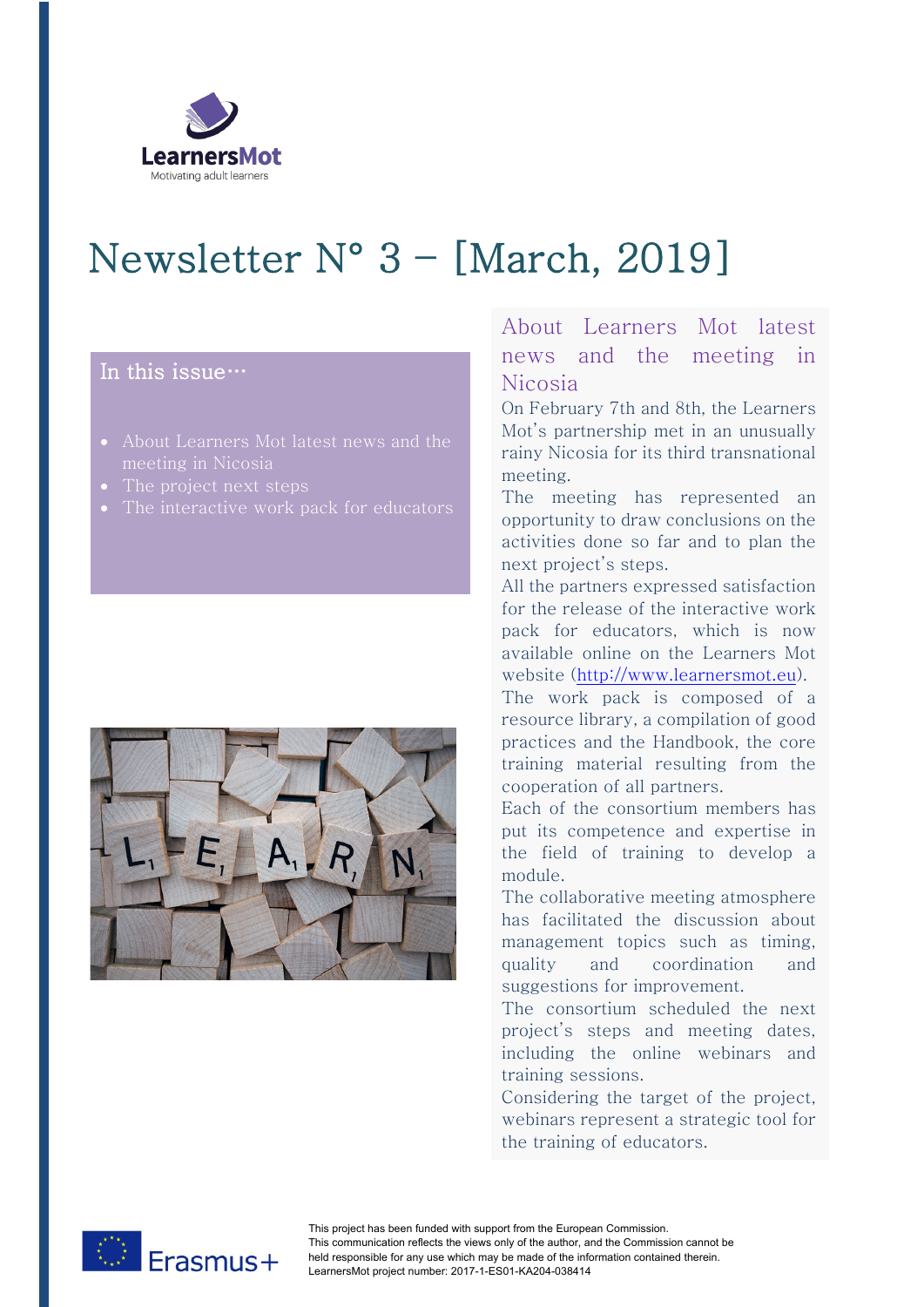

Animating contents as well as providing motivation tools have proved to facilitate learning for people who often find it difficult to read and understand a simple written text.

For those we have never visited Cyprus, the meeting has been a great opportunity to discover more about the history, culture and folklore about this fascinating island, thoroughfare of cultures, traditions and nationalities.

Eurosuccess and Cyprus's warm hospitality have fully offset the unexpected rainy weather.

As the project is approaching its crucial and final steps, we can start drawing conclusions about the relevance of this project for individuals and society in general.

Hopefully, this will contribute to start a debate at higher level on the widespread and too often underestimated issue of functional illiteracy and tackle shame and prejudices around it.





#### The project next steps

With the finalization of the Handbook, the project is getting to the heart.

Now, after the development of theoretical material, it's time to put everything into practice.

The first step will be the presentation of online webinars held by all partners at the end of May.

Then, on the  $1<sup>st</sup>$ ,  $2<sup>nd</sup>$  and  $3<sup>rd</sup>$  of July, 12 adult educators will have the opportunity to meet in Ljubljana for the face-to-face training activity.

Experienced and motivated educators willing to take part in the training must be in possession of a B1 minimum English knowledge level and present a dissemination proposal.

For those who won't have the possibility to participate in the face-toface training there is still a chance to be among the 60 educators who will take part in the online pilot.

VISIT OUR WEBSITE TO CHECK THE LATEST UPDATES! http://www.learnersmot.eu



This project has been funded with support from the European Commission. This communication reflects the views only of the author, and the Commission cannot be held responsible for any use which may be made of the information contained therein. LearnersMot project number: 2017-1-ES01-KA204-038414